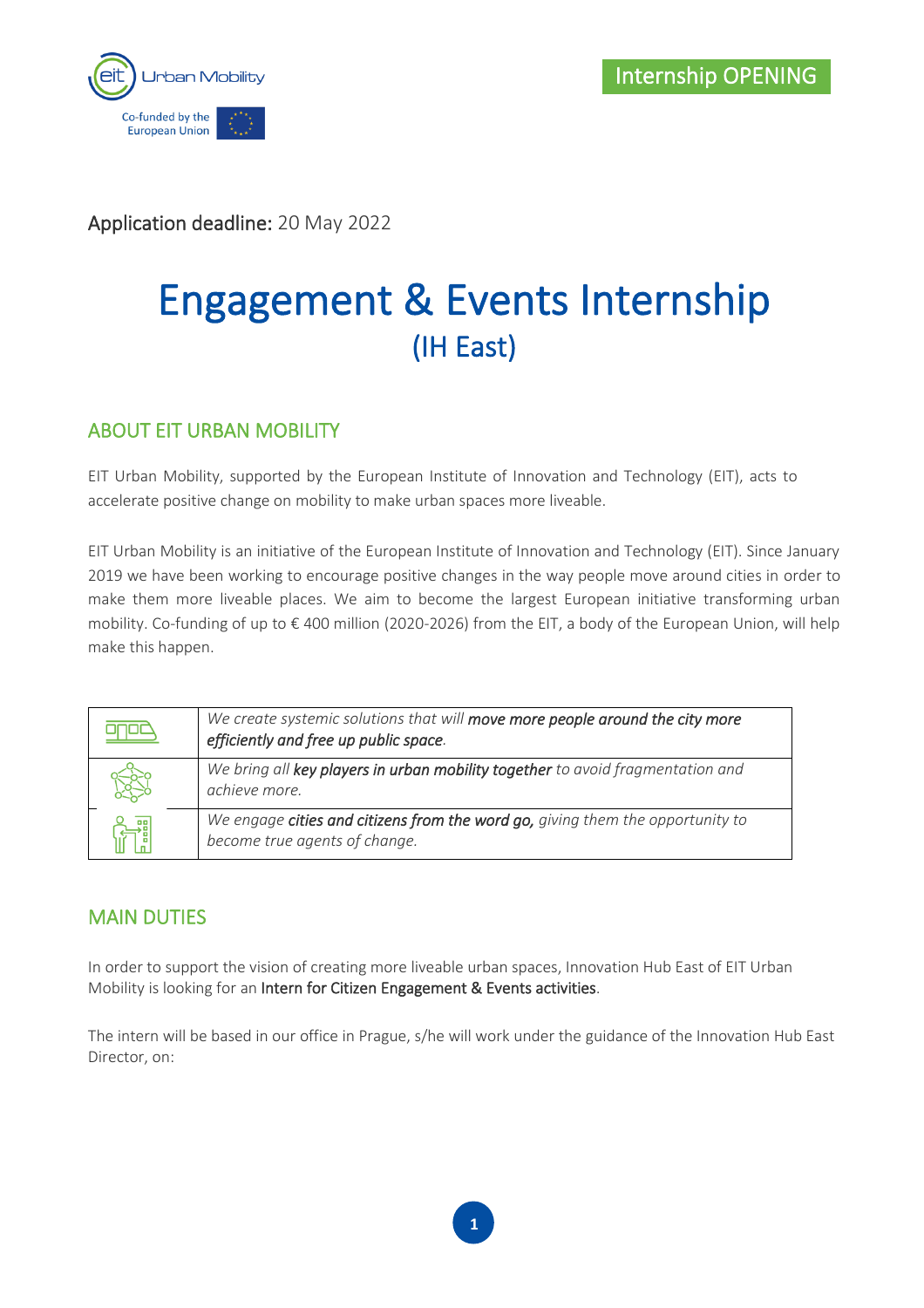

#### Citizen Engagement

- Assisting with the development and design of citizen engagement activities
- Assisting with organising interactions such as workshops, calls and webinars to collaborate
- **•** Some familiarity with the public sector, social innovation, community participation and mobilisation, and wider citizen engagement actions in sustainable city development is welcome

#### Events

- Support the implementation of communication strategy
- **E** Support IH East core team on event organisation
- Website updates in WordPress
- Assisting with podcast production
- **■** Support on media engagement in CEE
- Assisting with content creation & campaign development create PowerPoint presentations
- Assisting on various ad Hoc administration and research tasks

## KEY SKILLS AND EXPERIENCE

- Excellent written and spoken communication skills
- Keen interest and some understanding of the urban mobility sector
- **EXTERGHTM** Interest in finding new ways on how to make people passionate about the future of their cities
- Organized and structured, pro-active and hands-on.
- A positive and 'can-do' mindset.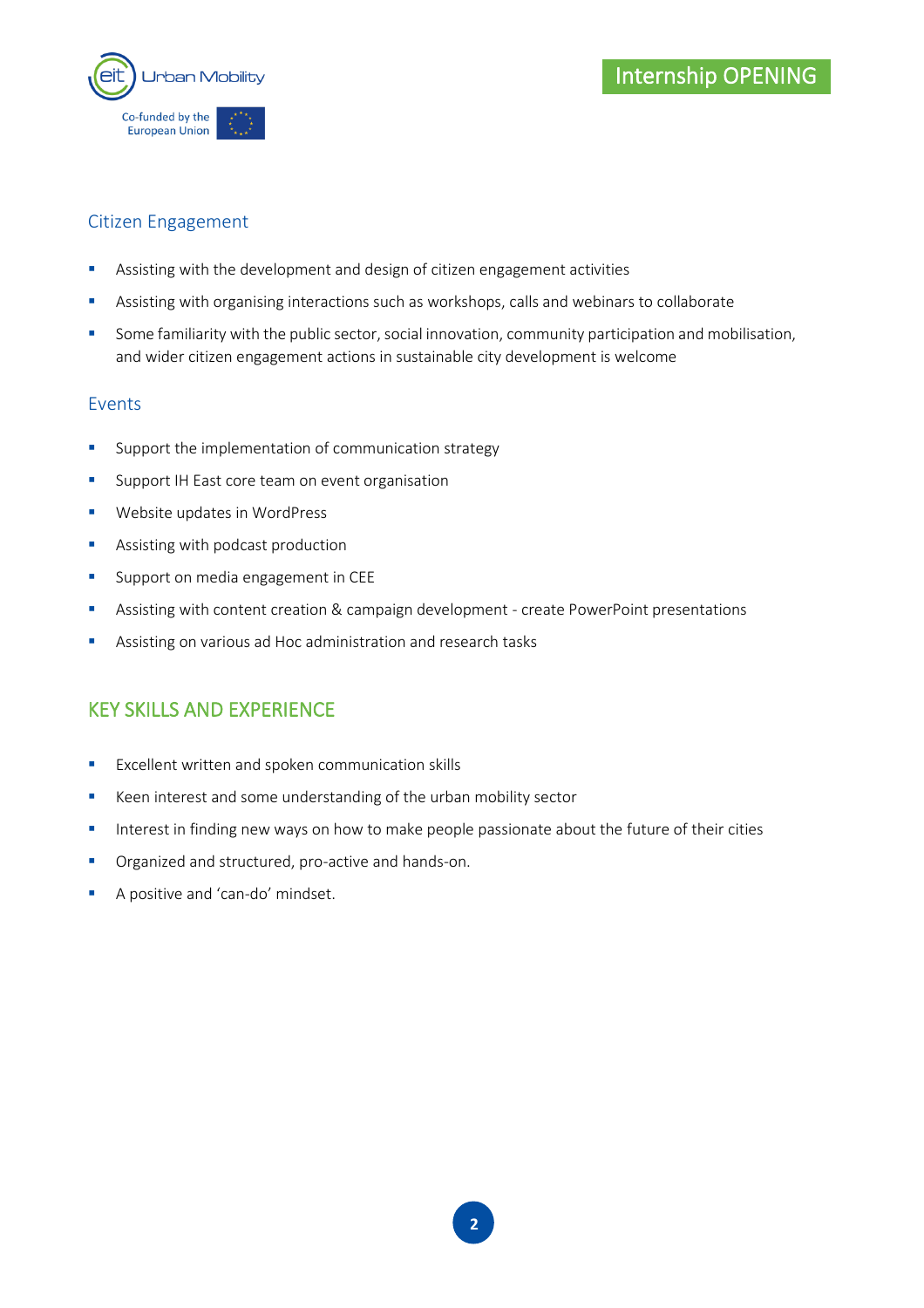

## ELIGIBILITY

#### General Conditions:

By the closing date of this call candidates must:

- be a national of an EU Member State or have a working permit valid to work in Prague;
- enjoy their full rights as citizens;
- meet the character requirements for the duties involved.

#### Education:

- Bachelors' degree in communication, events or related field.
- Advanced level in English (minimum C1 level): oral and written communication skills. Czech or other European languages is a plus.

## JOB AND CONTRACT TYPE

- Internship contract until 31 December 2022.
- 20 hours per week.

## LOCATION

The work location will be in Prague.

#### APPLICATION PROCESS

EIT Urban Mobility is an equal opportunity employer and values diversity. To build a strong digital Europe that works for everyone it is vital that we have diverse range of skills, knowledge, and experience in the sector. Therefore, we welcome applications from anyone who meets the above criteria and encourage applications from women, ethnic minorities, and other underrepresented groups.

- To apply for this internship, please send a full application form consisting of a letter of motivation highlighting how your skills or experience matches the internship requirements and a current curriculum vitae to [internship@eiturbanmobility.eu.](mailto:internship@eiturbanmobility.eu) Please send the letter of motivation and the curriculum vitae in a unique PDF document.
- Save the files as "Engagement & Events Internship First Name Last Name" *in PDF format.*
- Subject of the email: Engagement & Events Internship